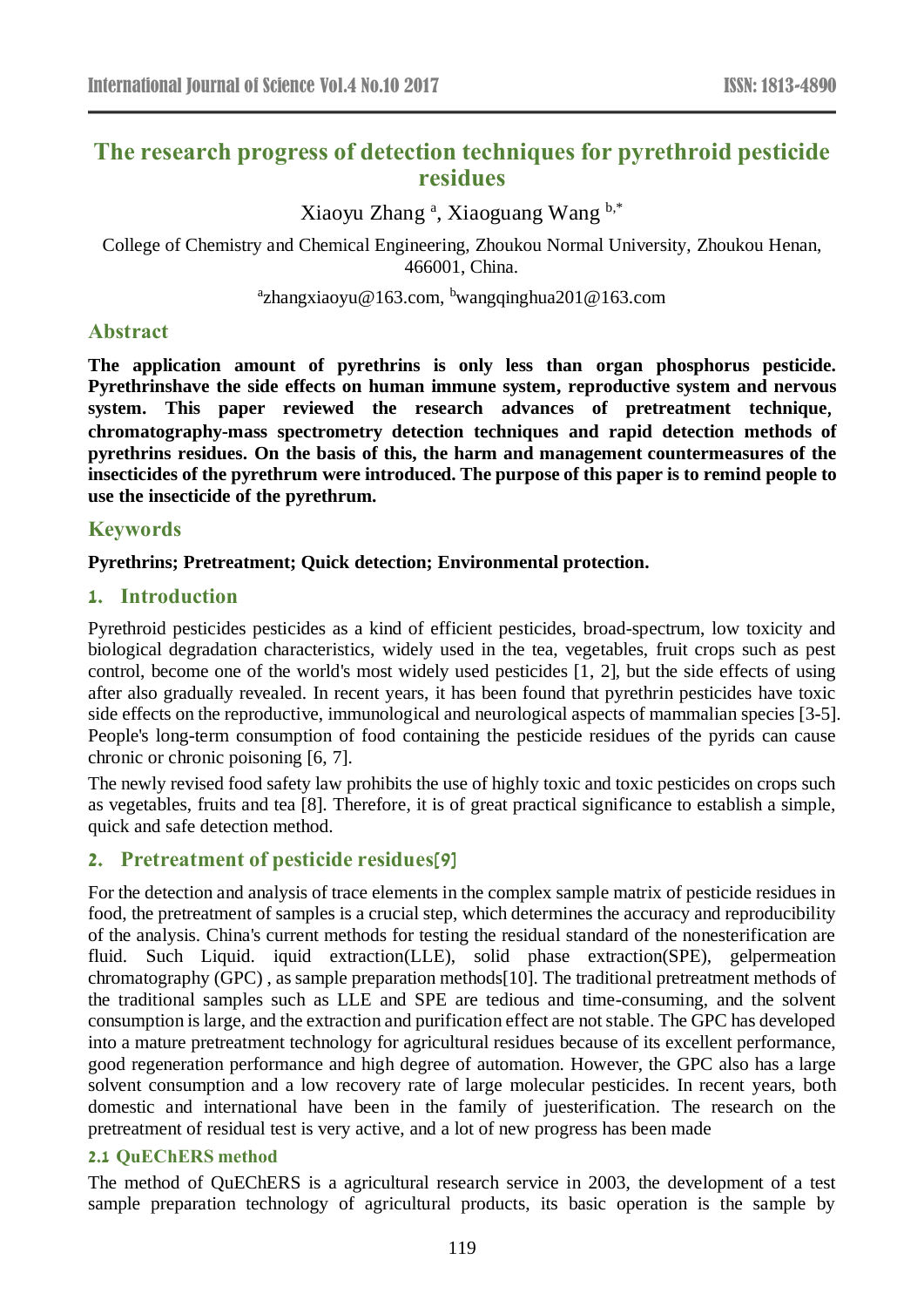acetonitrile extraction and separation after crushing or homogenate, and MgSO4 salts for removeing water, add PSA, CI8 and GCB adsorbent in the purification, analysising supernatant fluid direct [11]. The essence of QuEChERS method is the derivation and further development of matrix solid phase dispersion technology and solid phase extraction technology. The recovery rate, high accuracy, wide applicable range, low cost, easy operation and quick security, and many other advantages, is ideal testing laboratory large-scale sample processing method, has higher application value.

#### **2.2 Microextraction technique**

The microextraction technology has been applied to the detection and research of the pyrethrum residue by more and more researchers because of its use of a very small amount of extract and easy to operate. Solid phase microextraction (SPME) is a pre-treatment technology that integrates extraction, concentration and desorption, because of its small volume, short time consuming, high sensitivity, good reproducibility, easy automation and the advantages of the online operation, since the first reported in 1990, and got rapid development and application of the technology. But its extraction head USES short life and high cost. In recent years, more microextraction techniques have been developed and used.

#### **2.3 Pre-processing technology for graphene**

Graphene from graphite strip have been the only one carbon atom thickness of 2 d carbon nano materials, the structure stability, specific surface area is large, rich of  $\pi$  electronics, thermal stability and chemical stability is good, is a very good prospect of application of adsorption separation medium [12]. In recent years, the research on the application of new graphene materials to pesticide residue testing is very active.

#### **3. Detection technology of pesticide residue**

Present in the actual use of high frequency pesticide residue detection methods are mainly concentrated in the chemical method, instrument analysis, enzyme inhibition method and immune analysis, etc., provided larger choice space for pesticide residue detection and convenience.

#### **3.1 Chemical detection**

The detection method is mainly based on the oxidation-reduction characteristics of organopho sphorus pesticides. Usually can be prompted by metal catalyst material in hydrolysis of organophosphorus pesticide, hydrolysate can react with detection used in the solution, prompting testing solution from purple to colorless, which can determine the presence of organic glass pesticide. This method is effective in improving the problem of enzyme instability and preservation. However, the detection method has its limitations, and its detection sensitivity is relatively low. If there is interference with reductive material, it can lead to inaccurate detection results.

#### **3.2 Gas chromatography**

This method originated from the 1950s, and it also invented the corresponding detection instrument, so it belongs to a kind of instrument analysis method. The method is mainly used for the gas chromatography. In the 1960s, the method was widely used in residue detection of agricultural products, which was mainly used for detection of pesticides with low molecular weight, easy gasification and strong stability. The test results are obvious, easy to operate, can be widely used, and can even identify multiple components in the same operation, so it is widely used in practice. The detection method requires scientific and reasonable use of chromatographic column and detection equipment. The capillary column is used in the chromatographic column, and the elastic quartz capillary column belongs to the chromatographic column with higher performance. The detection is more accurate. For gas chromatographic analysis, electron capture detector, gas detector and flame photometric detector are generally selected. Electron capture detector can with high selectivity and sensitivity, using radioactive isotopes emit P particle bombardment of the carrier, can produce corresponding reaction of electronegativity, which show a corresponding to peak performance. An ECD detection was used for common pesticides such as organochlorine and pyrethrin. FPD for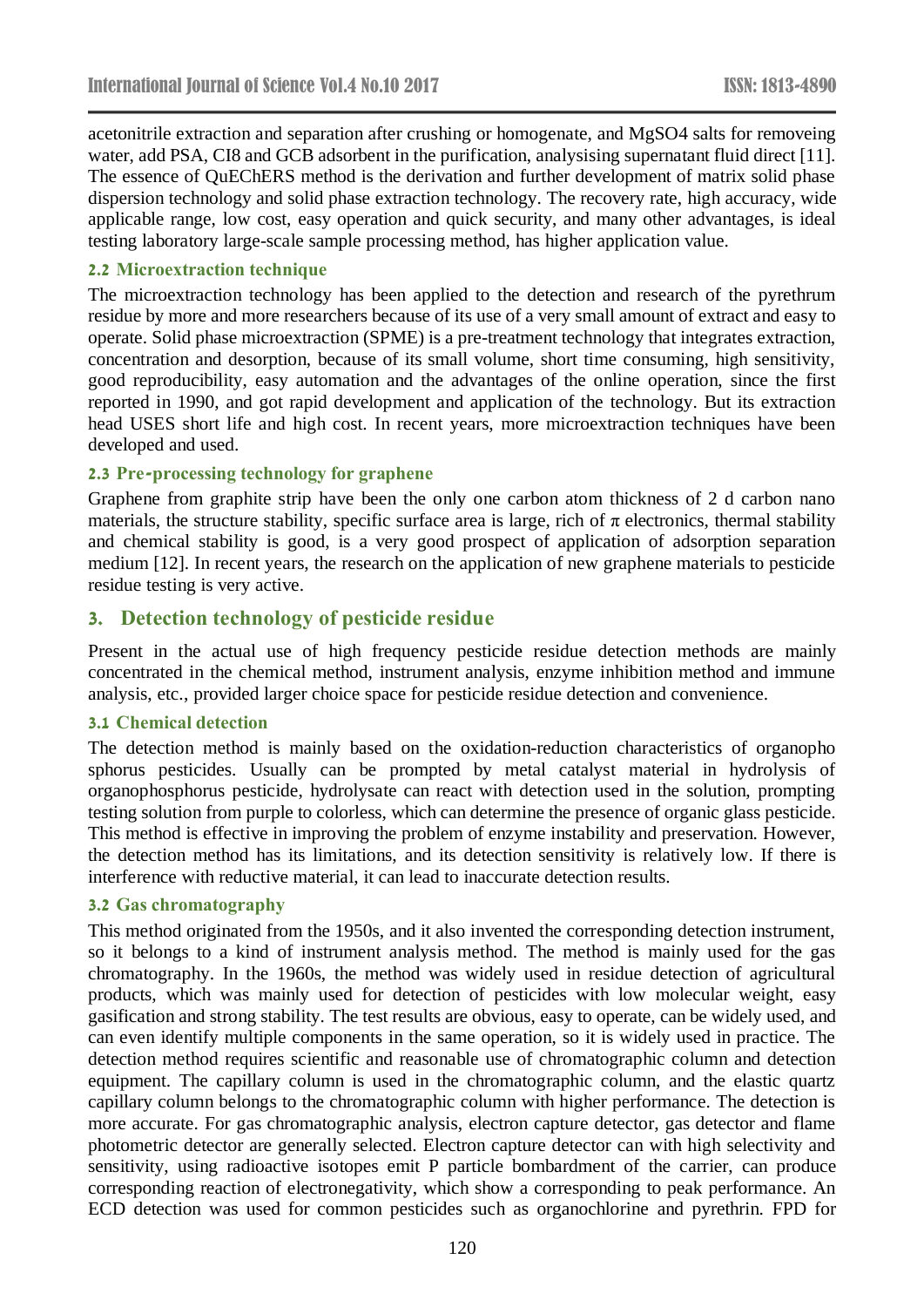phosphorus, sulfur, oh group compounds has relatively high sensitivity and selectivity, belongs to a kind of chromatographic detector, the latter for organic pesticide residues with high sulfur and organic nitrate test results. The NPD is derived from flame ionization detector, which can be used for the effective detection of pesticide residues in organic and organic nitrogen.

# **3.3 Enzyme inhibition method**

Acetylcholinesterase was used to produce corresponding chemical reaction against organophosphorus and carbamate, which can detect pesticide trace and trace condition. This method is easy to operate, fast and low cost, but also has operational limitations. No quantitative qualitative detection can be done. The application scope of detection is limited, and it is easy to be affected by the test results of tomatoes and carrots, which can only be used in the primary detection of organophosphorus pesticide residues. With the development of enzyme inhibition technology, the method is more diversified and can be used to detect the detection of pesticide residue.

### **3.4 Immunoassay**

The specific type of immunoassay can be divided into enzyme immunoassay and immunoassay, which is a practical technique for pesticide residue detection. Enzyme immune technology mainly uses the recognition and combination of antigen and antibody specificity to achieve the monitoring value. Pesticide residue detection technology grows, pesticide research and development also in unceasingly thorough, the use of more standardized scientific pesticide varieties and dosage, need a consensus, thus maintaining human food safety, guarantee the farmers' products and healthy development of the country, for the people to build a healthy diet environment. But also need to constantly improve on the development of technology, for a variety of pesticide residues, residues do more fast and precise detection and reduce the test cost, even can develop more convenient detection method, make people do a good job in agricultural products detecting supervisors, pesticide use normative development.

# **4. Summary**

With the continuous improvement of food safety regulatory requirements, monitor cover the depth and breadth of expanding, sampling sample weight, through the use of efficient and convenient method is selected from a large number of sample a few suspicious positive samples, then use the instrument analysis method for accurate measurement, will greatly improve the monitoring efficiency and reduce regulatory costs significantly. Therefore, it is urgent to establish efficient, rapid and accurate determination method of pyrethrin pesticide residues in fruits and vegetables. The application and promotion of the rapid detection technology of pyrethrum pesticide residues have an irreplaceable effect on the elimination of poisonous food, the market of poisonous fruit flow and the setting of table to prevent the occurrence of poisoning.

# **Acknowledgments**

The authors wish to thank the helpful comments and suggestions from my leaders and colleagues in college of chemistry and chemical engineering, zhoukou normal university. This work were supported by the Scientific Research Innovation Foundation for college students of zhoukou normal university(Grant No. zknuD201704) and the project grant from the Foundation for University Key Teacher by Zhoukou Normal University.

# **References**

- [1] SUN Cheng-ling, WANG Fu-xing, YAN Dong-yun, et al. The research progress of treatment of pesticide residues in insecticides. Pesticide, 2010, Vo1.49 No.1: 11-15.
- [2] HUANG Hai-feng, ZHOU Bing, ZHAO Ming-rong. The progress of the study on the neurotoxicology of mammalian in the mammalian species. Journal of pesticide science, 2007, Vo1.9 No.3:209-214.